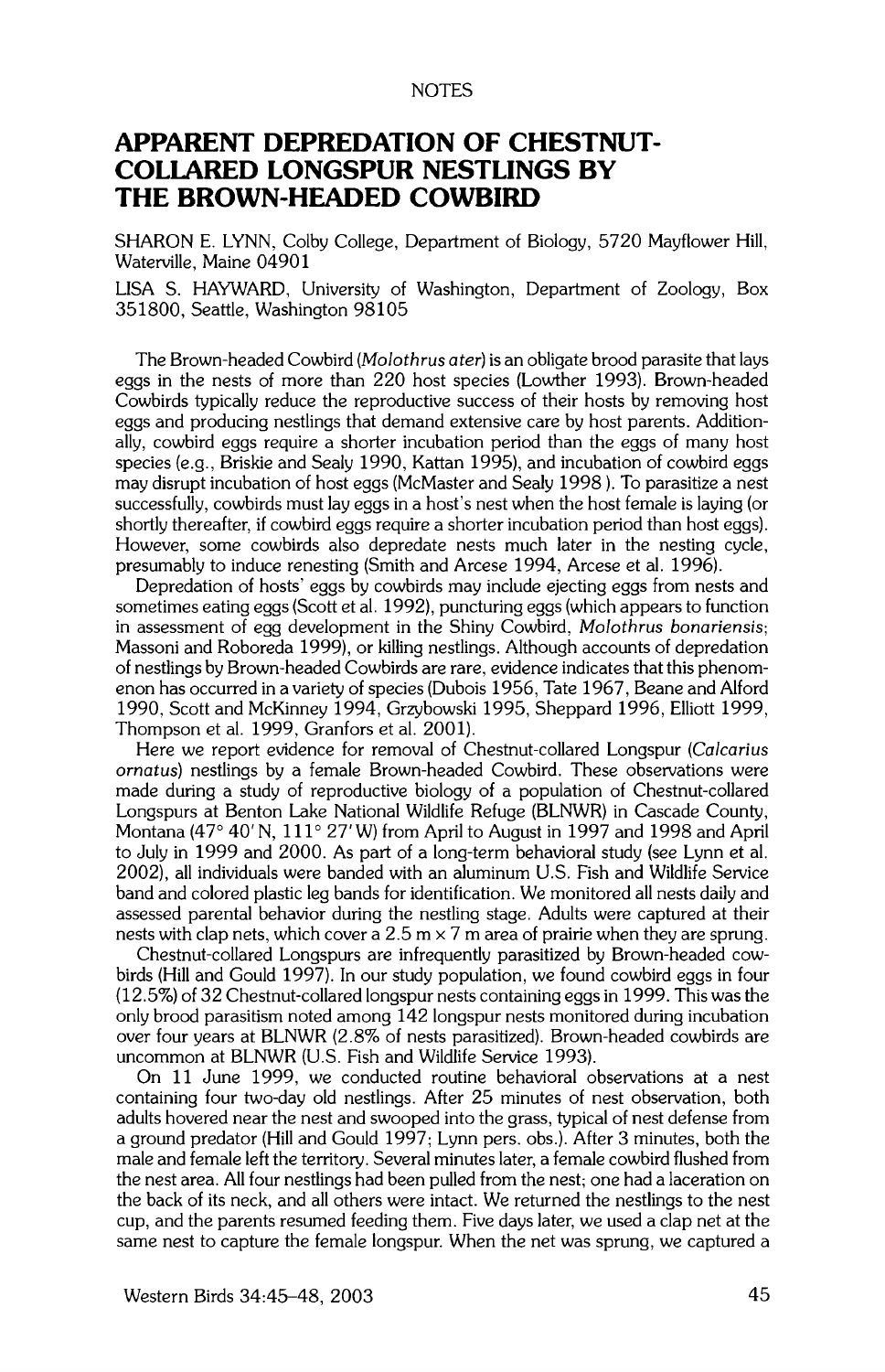**female cowbird as well as the female longspur. In four years of capturing adult longspurs at their nests, this is the only incident in which we captured a bird other than the parental male or female.** 

**On 8 June 1999, while checking another Chestnut-collared Longspur nest with a brood of three six-day old nesfiings, we discovered all three nestlings alive and unharmed, but scattered within 15 cm of the nest. We returned the nestlings to the nest, and the adults eventually resumed feeding. Approximately 5 minutes later, we observed both the male and female hovering and making low swooping flights near the nest. About 1 minute later, a female cowbird flushed from the nest area. After several minutes of attacking by the longspurs the cowbird flew away without removing nesfiings. We did not observe a cowbird approaching this nest again.** 

**We also found five-day old nestlings scattered outside of two other Chestnutcollared Longspur nests on 7 and 13 June 1999. At both nests, all nesfiings were intact, but part of the brood had died, presumably as a result of desiccation or exposure. Although we did not observe a cowbird at these two nests, the circum**stances of the previous accounts suggest that a cowbird may have been responsible.

**An alternative explanation for finding nestlings outside of their nests at all of the nests we have described is infanticide by a replacement male (or female) following divorce of the parental male and female or death of one parent (see Rohwer et al. 1999 for a review), but this can be ruled out, as all of our birds were color banded and all pairs remained stable. Another possibility is that the nestlings fledged early; however, fiedging usually occurs on day 10 after hatching (Hill and Gould 1997; Lynn pers obs.), and the oldest of the nesfiings found outside of the nest cup were six days old. Additionally, at least one nestling suffered a laceration. Thus, it is clear that the nesfiings were removed from their nests, and our observations strongly suggest that a female cowbird was responsible.** 

**Except for the instances described here, we have not found intact nestlings, alive or dead, scattered outside of their nests at the other 138 nests we monitored at this study site. Thus our observations were not likely due to depredation attempts by common nest predators or to brood reduction. Common predators on Chestnut-collared Longspur nests include Richardson's Ground Squirrels (\$permophilus richardsonii), garter snakes (Tharnnophis spp.), Northern Harriers (Circus cyaneus), Short-eared**  Owls (Asio flammeus), and Short-tailed Weasels (Mustela erminea, Lynn et al. **2002**). These data suggest that depredation of nestlings by cowbirds is generally **uncommon in our study population. It is, however, possible that on other occasions another predator may have consumed nestlings pulled from a nest by a cowbird, leading us to underestimate cowbird depredation rates. However, we usually either witnessed depredation direcfiy, or the condition of the nest following depredation suggested predators other than cowbirds were responsible (e.g., nesting was material torn out of many nests, suggesting a mammalian predator, and owl pellets were found near other nests).** 

**It is reasonable to assume that nestlings would have died if we had not replaced them in their nests and that, consequently, adults would have initiated renesting. Indeed, at two of nests described here, nestlings that were pulled from their nests did die. Our observations of a cowbird returning to two nests suggest the cowbird(s) may have monitored the success of their nesfiing removal. Parasitizing nests late in the incubation phase is clearly unproductive for cowbirds, whereas depredating nesfiings facilitates parasitism by inducing renesting (Arcese et al. 1996). Chestnut-collared Longspur nests may be easier to locate during incubation because females often do not stay near the nest until they begin incubating (Lynn pers. obs.). In summary, our observations provide circumstantial evidence that cowbirds removed nestlings from Chestnut-collared Longspur nests and that cowbirds monitored specific nest sites after a depredation attempt.**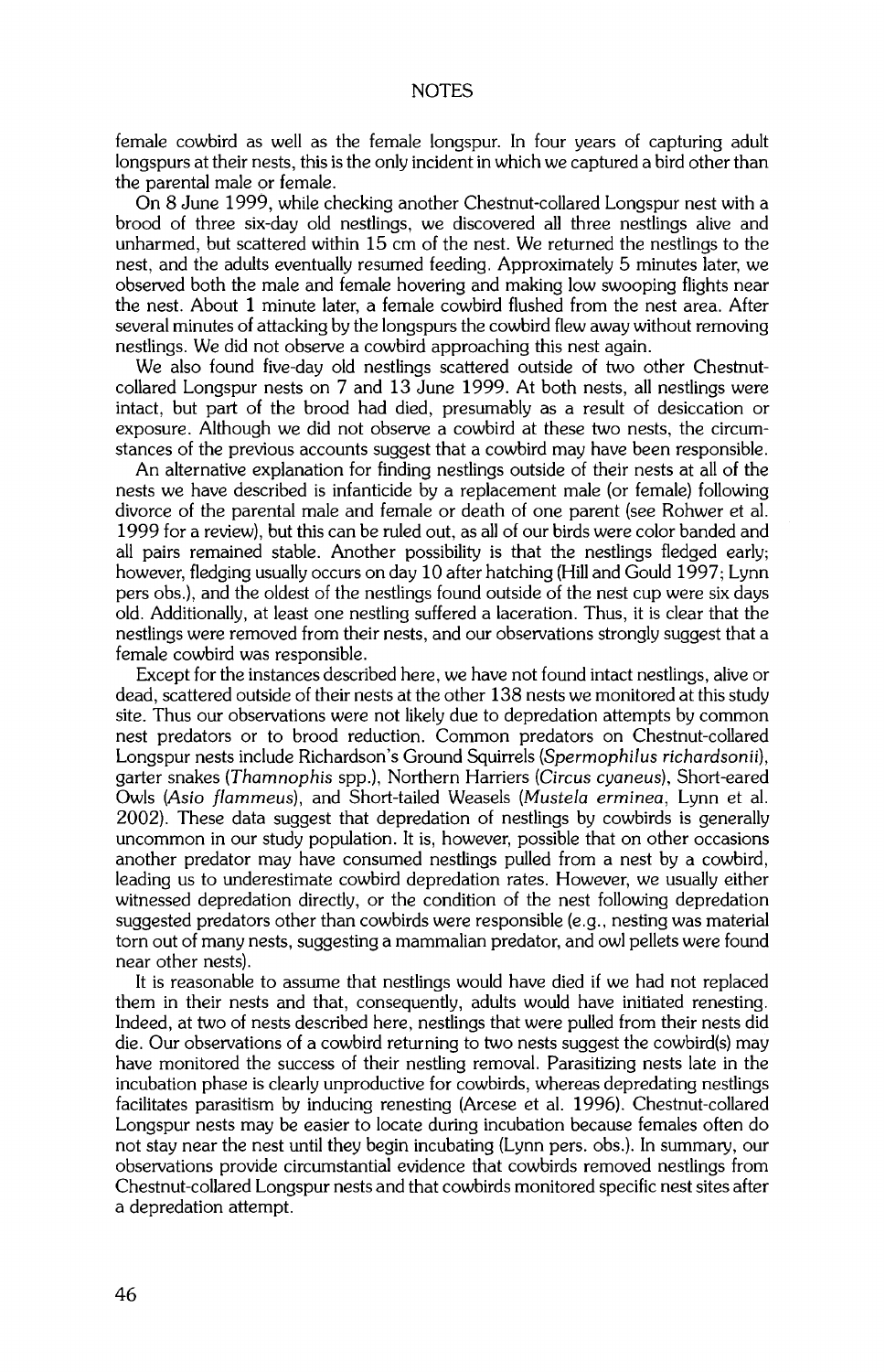## **NOTES**

**We thank the staff of BLNWR for assistance with multiple aspects of the Chestnutcollared Longspur study. Sievert Rohwer, Brian Walker, and an anonymous reviewer provided helpful comments on earlier drafts.** 

## **LITERATURE CITED**

- **Arcese, P., Smith, J. N.M., and Hatch, M. I. 1996. Nest predation by cowbirds and its consequences for passefine demography. Proc. Natl. Acad. Sci. 93:4608- 4611.**
- **Arcese, P., Smith, J. N. M., Hochachaka, W. M., Rogers, C. M., and Ludwig, D. 1992. Stability, regulation, and the determination of abundance in an insular Song Sparrow population. Ecology 73:805-822.**
- **Beane, J. C., and Alford, S. L. 1990. Destruction of a Pine Warbler brood by an adult cowbird. Chat 54:85-87.**
- **Briskie, J. V., and Sealy, S. G. 1990. Evolution of short incubation periods in the parasitic cowbirds, Molothrus spp. Auk 107:789-794.**
- **Davis, S. K. 1994. Cowbird parasitism, predation, and host selection in fragmented grassland of southwestern Manitoba. M.S. thesis, Univ. of Manitoba, Winnipeg.**
- **Dubois, A.D. 1956. A cowbird incident. Auk 73:286.**
- **Elliott, P. 1999. Killing of host nestlings by the Brown-headed Cowbird. J. Field Ornithol. 70:55-57.**
- **Granfors, D. A., Pietz, P. J., and Joyal, L. A. 2001. Frequency of egg and nestling destruction by female Brown-headed Cowbirds at grassland nests. Auk 118: 765- 769.**
- **Grzybowski, J. A. 1995. Black-capped Vireo (Vireo atricapillus), in The Birds of North America (A. Poole and F. Gill, eds.), no. 181. Acad. Nat. Sci., Philadelphia.**
- **Hill, D. P., and Gould, L. K. 1997. Chestnut-collared Longspur (Calcarius ornatus), in The Birds of North America (A. Poole and F. Gill, eds.), no. 288. Acad. Nat. Sci., Philadelphia.**
- **Kattan, G. H. 1995. Mechanisms of short incubation periods in brood-parasitic cowbirds. Auk 112:335-342.**
- **Lowther, P. E. 1993. Brown-headed Cowbird (Molothrus ater), in The Birds of North America (A. Poole and E Gill, eds.), no. 47. Acad. Nat. Sci., Philadelphia.**
- **Lynn, S. E., Hayward, L. S., Benowitz-Fredericks, Z. M., and Wingfield, J. C. 2002. Behavioural insensitivity to supplementary testosterone during the parental phase in the Chestnut-collared Longspur, Calcarius ornatus. Anim. Behav. 63:795-803.**
- **Massoni, V., and Reboreda, J. C. 1999. Egg puncture allows Shiny Cowbirds to assess host egg development and suitability for parasitism. Proc. Royal Soc. London B. 266:1871-1874.**
- **McMaster, D. G., and Sealy, S. G. 1998. Short incubation periods of Brown-headed Cowbirds: How do cowbird eggs hatch before Yellow Warbler eggs? Condor 100:102-111.**
- **Rowher, S., Herron, J. C., and Daly, M. 1999. Stepparental behavior as mating effort in birds and other animals. Evol. Human Behav. 20:367-390.**
- **Scott, D. M., and Ankney, C. D. 1983. The laying cycle of Brown-headed Cowbirds: Passefine chickens? Auk 100:583-592.**